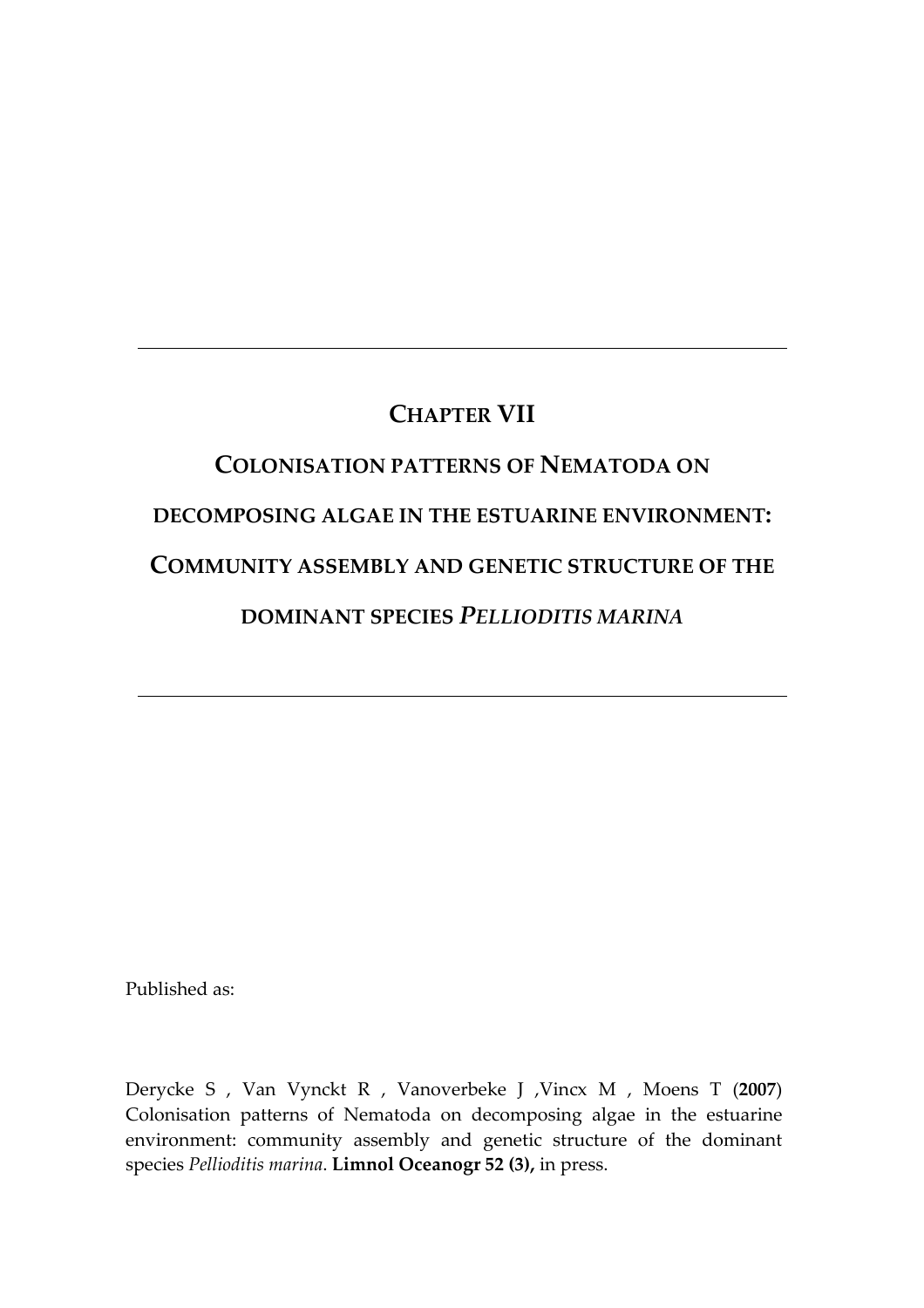# **ABSTRACT**

We performed a field experiment in the Westerschelde estuary (The Netherlands) to characterize the colonisation dynamics of nematodes in relation to the proximity of a source population and to local environmental conditions. The effects of colonisation on the population genetic structure of the dominant species, Pellioditis marina, were simultaneously investigated. Two contrasting sites, each containing four patches with defaunated algae, were sampled seven times during one month. Site A was situated amidst *Fucus* stands which permanently harbor *P. marina*, while site B was approximately 100 m from any source population and experienced more stressful environmental conditions. We hypothesized that 1) colonisation in site A would proceed faster than in site B, and that 2) founder events and genetic bottlenecks would affect population genetic structure and differentiation at site B more than at site A. We screened 992 individuals for variation in 426 bp of the cytochrome oxidase c subunit 1 gene with the single strand conformation polymorphism method. The algal deposits at site A were indeed more rapidly colonized and reached fivefold higher densities of nematodes than those in site B. Haplotype composition in site A was very similar to that of the source population, while rare haplotypes were abundant and genetic diversity was lower in site B. We conclude that founder effects and genetic bottlenecks structured the populations in site B. The genetic differences between patches in each site further indicate that effective migration in P. marina is low and that priority effects influence the genetic structure of P. marina populations.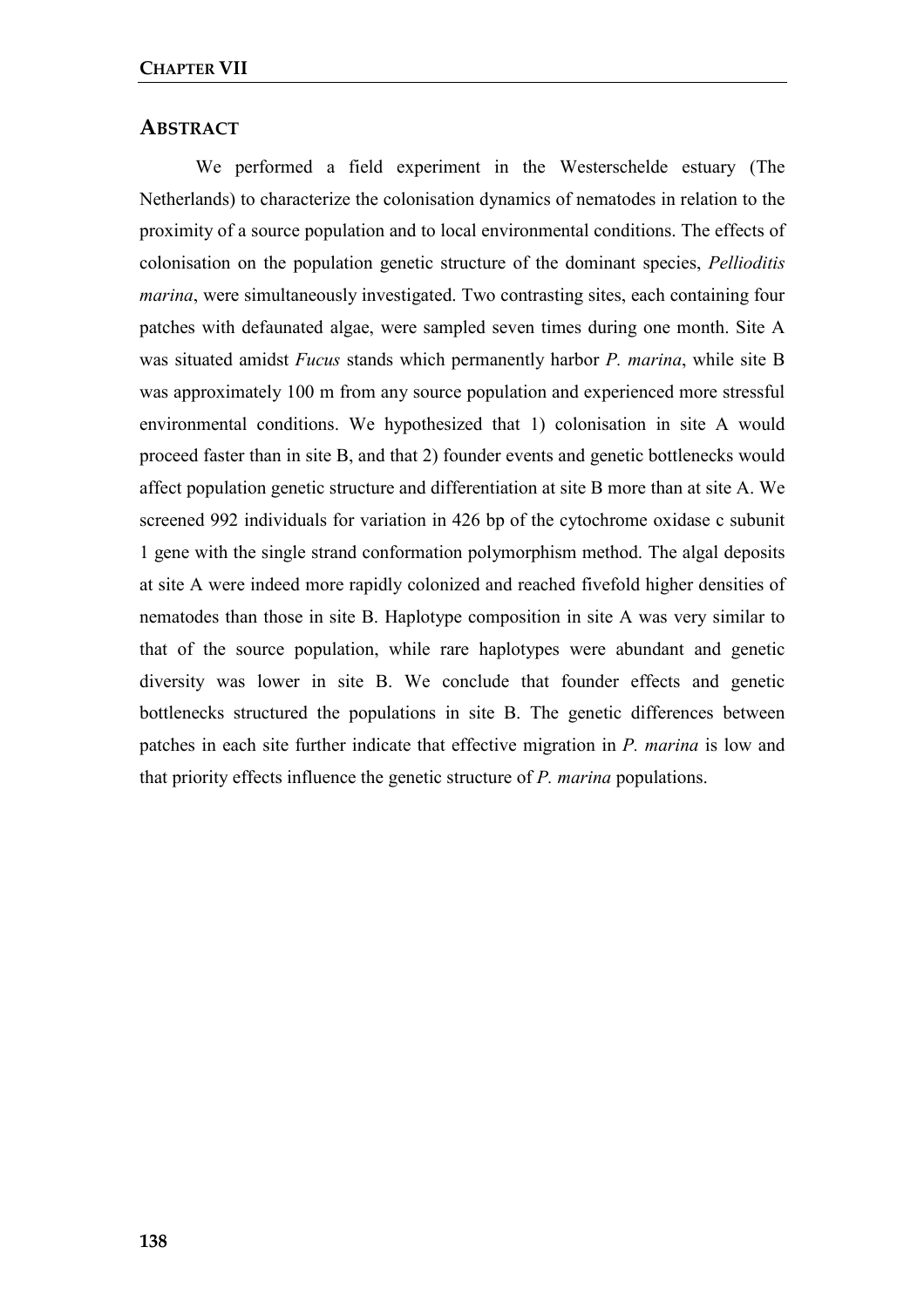# **INTRODUCTION**

A variety of marine meiobenthic organisms, such as gastrotrichs and nematodes, have a seemingly cosmopolitan distribution despite a lack of spawning, pelagic larvae and/or other dispersal stages (Coomans 2000). Nevertheless, passive dispersal of meiofauna can be substantial. Nematodes, for instance, are frequently observed in the water column, especially in areas with high tidal activity (Ullberg & Olafsson 2003), and appear to be among the most abundant rafting organisms (Thiel & Gutow 2005). Moreover, several meiofaunal taxa have relatively low abundances in the sediment, but abound in epiphytic habitats or on macroalgal and other wrack deposits. In these microhabitats, they are more prone to resuspension and consequently to passive transport (Bouwman et al. 1984; Warwick 1987; Alkemade et al. 1994). Based on these observations, it can be hypothesized that species living on wrack deposits have high dispersal abilities and should consequently show little isolation among populations.

Within the Nematoda, typical representatives on stranded algae belong to the families Monhysteridae and Rhabditidae (Warwick 1987). One of the first colonizers of new macroalgal deposits is the rhabditid nematode Pellioditis marina. This sexually reproducing, oviparous to ovoviviparous species has a high reproductive output, a short generation time (down to 3 days under optimal conditions, Moens & Vincx 2000) and can raft on floating algae (Derycke, pers obs), suggesting effective dispersal. Nevertheless, a pronounced population genetic structure has been found in P. marina on a local scale (40 km, Derycke et al. 2005). Such lack of correlation between dispersal capacity and genetic differentiation has also been observed in small crustaceans in lenthic habitats and has been explained by limited effective longdistance dispersal (Brendonck et al. 2000), persistent founder effects (Boileau et al. 1992) and/or local adaptation (De Meester et al. 2002). We have also observed temporal differences in haplotype frequencies suggesting that population genetic structure in P. marina is caused by metapopulation dynamics (Derycke et al. 2006). Indeed, macroalgal wrack is irregularly deposited near the high water line and therefore provides a patchy, fragmented habitat. These deposits break down due to dehydration, ageing and fragmentation, the rates of which are highly variable and are influenced by site- and time-specific environmental conditions (Colombini  $\&$ Chelazzi 2003). For example, an in situ litterbag experiment at the sites and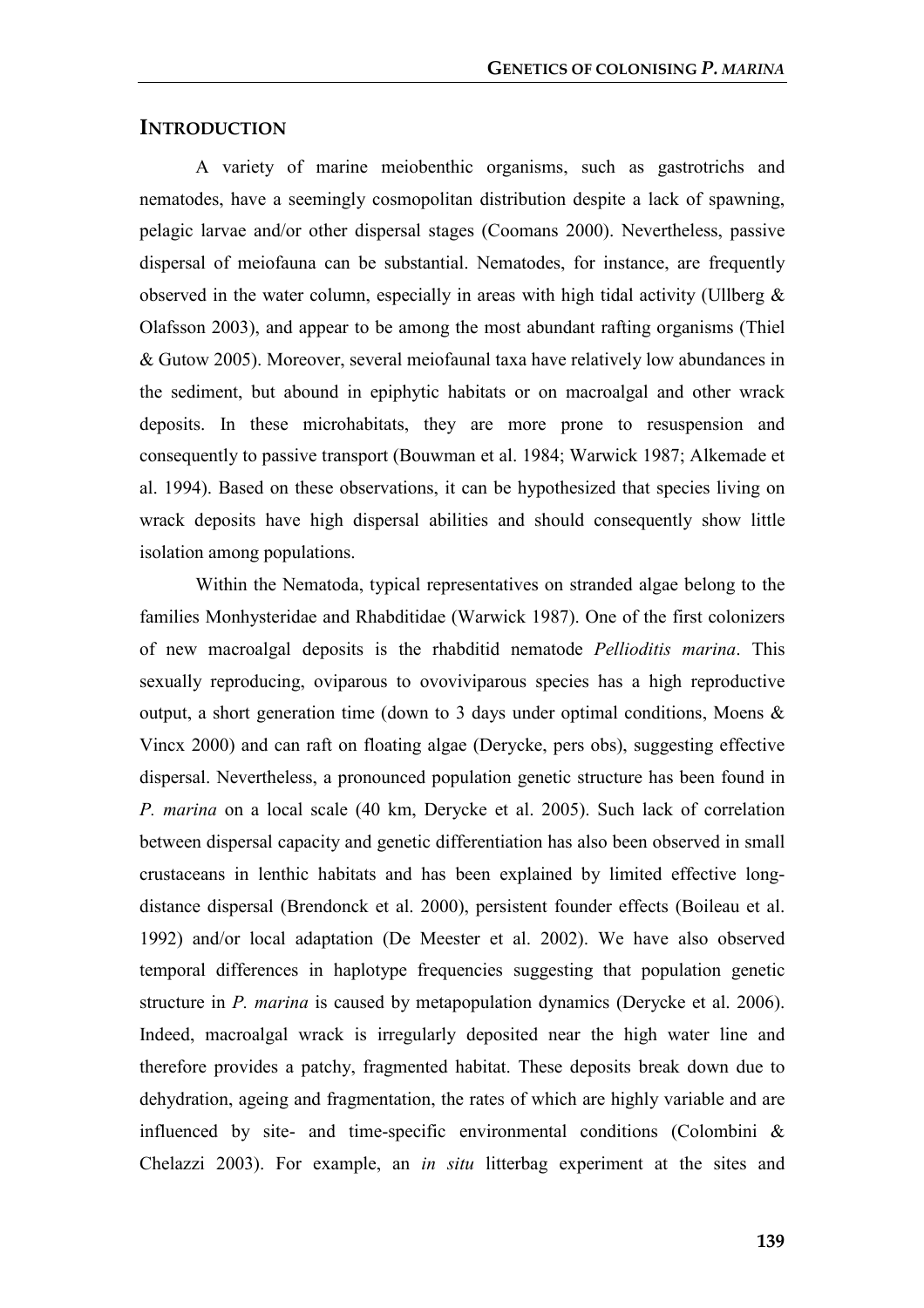environmental conditions of the present study showed that *Fucus* thalli lost approximately 50 % of their carbon and 60 % of nitrogen within 30 days; the associated fauna was dominated by nematodes even after 85 days in situ (Moens T., unpubl. data). Furthermore, interspecific interactions and priority effects may influence the nematode community composition once the algae are stranded. Finally, the colonisation of stranded deposits is also largely influenced by stochastic factors (Ekschmitt & Griffiths 1998).

Although there is a solid theoretical framework explaining the ecological and evolutionary consequences of local colonisation and extinction in metapopulations (e.g Harrison & Hastings 1996, Hanski & Gilpin 1997), including the effect on genetic differentiation among and within demes within a metapopulation (Slatkin 1977, Wade & McCauley 1988, Whitlock & McCauley 1990), empirical studies in natural environments are still quite scarce (Whitlock 1992, Saccheri et al. 1998; Aars et al. 2006), especially in the marine environment. Theory indicates that the amount of genetic differentiation among demes within a metapopulation is largely dependent upon the mode of founding of new demes within that metapopulation (Wade  $\&$ McCauley 1988): large propagules with individuals from many demes will cause little genetic differentiation within the metapopulation. In contrast, a small number of colonizers originating from one or a few demes will enhance genetic differentiation within the metapopulation as a result of genetic bottlenecks. Since ephemeral habitats are short-lived, allele frequencies within the demes of the metapopulation are not expected to be homogenized by gene flow (Whitlock & McCauley 1990), especially if priority effects are involved.

The main focus of the present paper is to investigate the colonisation dynamics of Pellioditis marina on empty algal patches and to characterize the genetic structure of the founder populations at two sites in Paulina saltmarsh (Westerschelde Estuary, The Netherlands). Patches of defaunated algae were incubated amidst (site A) and at least 100 m away (site B) from the nearest source population of nematodes. The source population is characterized by the permanent availability of *Fucus* stands, which can act as a 'mainland' population. Distance from the source population was not, however, the only major difference between both experimental sites: environmental conditions at site B were more variable and stressful because of the higher elevation above sea-level and consequently longer exposure time during low tide. We expected that 1) patches in site A would be colonized more quickly than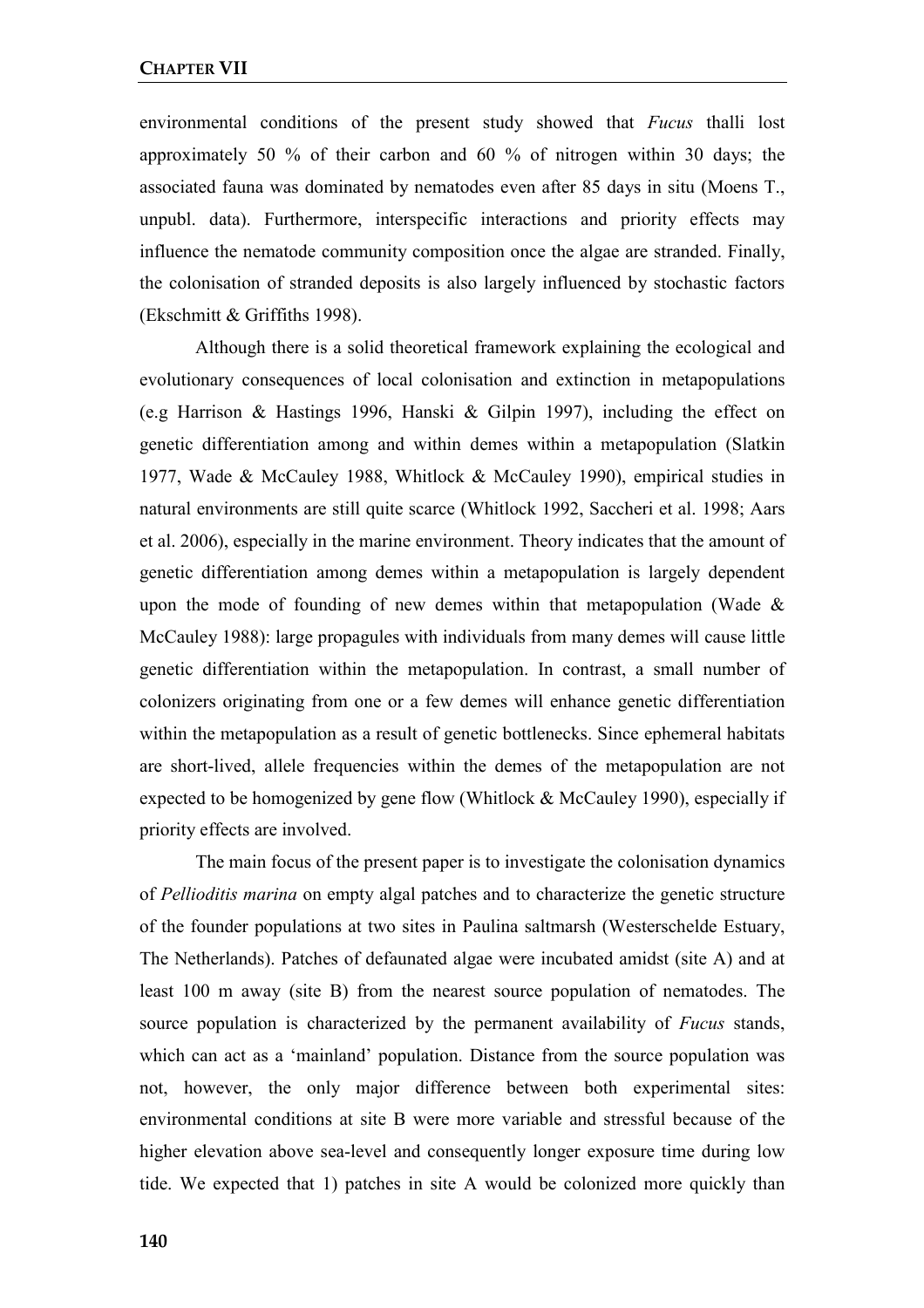patches in site B due to their closer proximity to a source population, that 2) genetic variation within patches in site B would be smaller than genetic variation within patches in site A as a result of genetic bottlenecks due to the larger distance to the source population and the more stressful conditions at site B, that 3) on average, genetic differentiation between patches in site B and the source population would be higher than between patches in site A and the source population as a result of founder events and that 4) genetic differences among patches in site B would be larger than among patches in site A due to priority effects preventing additional colonisation after the arrival of the first colonizers.

# MATERIAL AND METHODS

#### EXPERIMENTAL SETUP AND SAMPLING

Colonisation of defaunated algal deposits was investigated at two different sites (A and B) along the edges of the Paulina salt marsh, which is in the polyhaline reach of the Westerschelde estuary (The Netherlands). Site A was in proximity (< 5 m) of living *Fucus* thalli where *P. marina* occurs year-round, while site B lacked Fucus stands or other suitable substrata for P. marina. The Fucus stand nearest site B was ca. 100 m downstream and less elevated than site A. Because of their relative position, passive transport of algae from the nearby stand to site B was mainly dependent on wind direction and was probably very limited during our experiment. Other 'permanent' P. marina populations were about 1 km or more from site B. Fucus and other organic material, however, are episodically washed ashore, the amounts and frequency largely depending on wind force and direction. Therefore passive dispersal from such sources could also occur in site B.

Fucus thalli, collected from another location in the Westerschelde estuary (Kruispolderhaven), were defaunated by submerging the thalli in tap water and incubating them overnight at 35 °C. The combination of freshwater and high temperature is lethal to marine and brackish-water nematodes within minutes to hours (Moens T., pers obs.). After treatment, all thalli were additionally rinsed with tap water to remove dead meiofauna.

Four algal deposits (1 m x 0.6 m, containing algae up to a volume of 10 l) were fixed at each site with agricultural fencing wire (mesh diameter 1 mm) during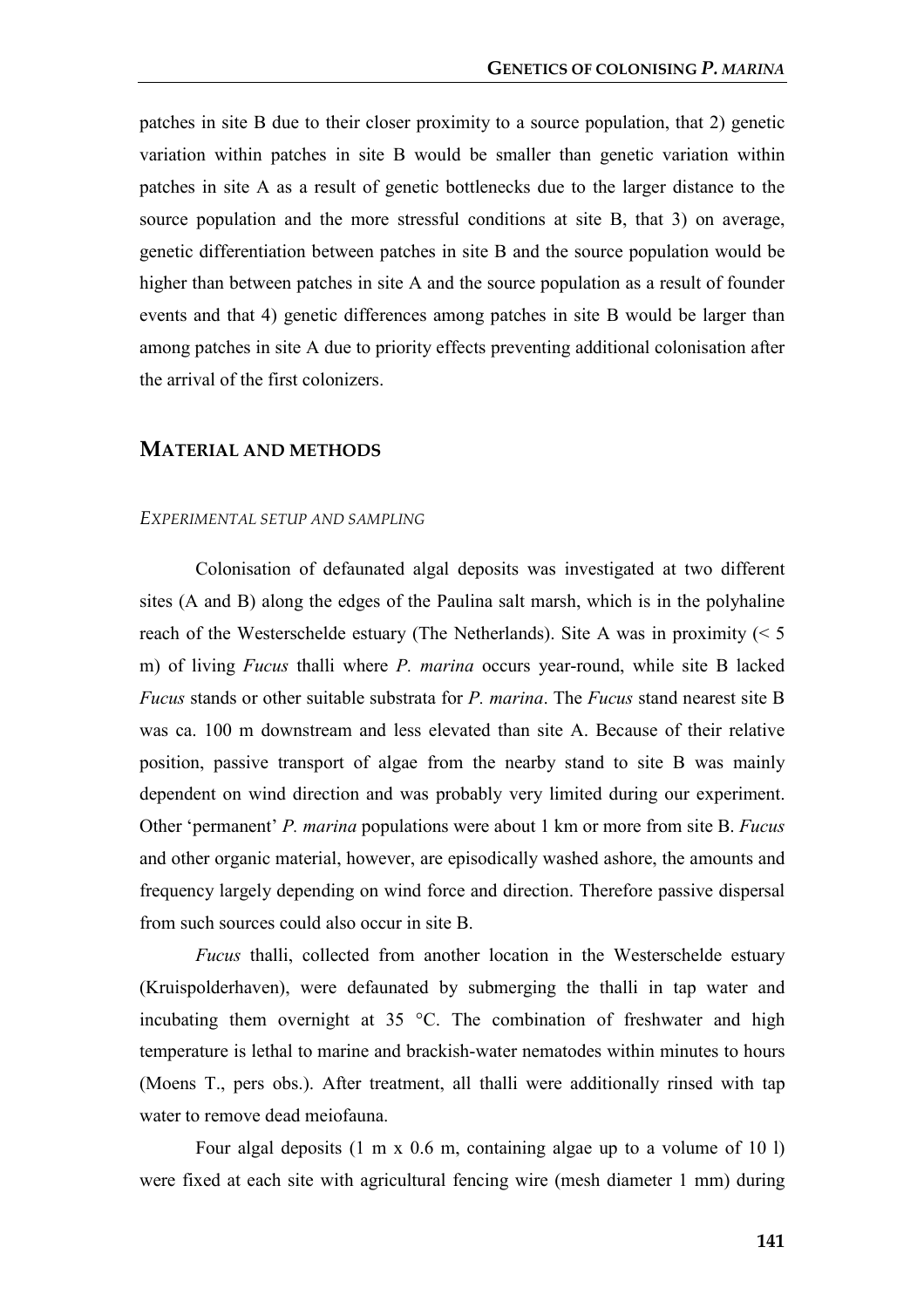low tide on 01 October 2004. The defaunated algae were distributed equally among and within these fencing wires. Distance between algal deposits within a site averaged two meters, while site A and B were approximately two kilometers apart. In this way, the four algal deposits within a site were considered replicates (A1 - A4 and B1 - B4).

Samples were taken after two and five days in situ, and subsequently every fifth day for one month (30 days). Site B was also sampled after 35 days because colonisation started later than in site A (see results). This period was long enough for *P. marina* to produce up to 7 generations, as its generation time is  $\leq$  5 days under the prevailing climatic conditions of our experiment (Moens & Vincx 2000). On each sampling occasion, *Fucus* fragments were haphazardly collected from different parts and layers within each patch, and pooled until a volume of 100 ml (ca. 30 g wet algae) was obtained.

#### PROCESSING OF FUCUS THALLI

On each sampling occasion, a small amount of Fucus (ca. 4 g wet weight) was rinsed with tap water, dried, homogenized and weighed for carbon and nitrogen analysis on a Carlo-Erba elemental analyzer type NA-1500 to document the decomposition process of the algae. The remaining algal fragments (ca. 26 g wet weight) were incubated on agar slants (salinity of 25, 0.7 % and 10:1 Bacto:Nutrient agar, Moens & Vincx 1998). Nematodes were subsequently allowed to colonize the agar for two days, which is less than the shortest generation time of P. marina under optimal conditions (Vranken & Heip 1983, Moens & Vincx 2000). This procedure greatly facilitates identification and isolation of P. marina under a dissecting microscope. For the first two sampling periods, all specimens observed on the agar were isolated (day 2: average  $n = 2.7$  for site A and  $n = 0$  for site B and day 5: average  $n = 17$  for site A and  $n = 4.6$  for site B). From day 10 onwards, approximately 30 mature P. marina were handpicked from each sample, transferred to sterile water and preserved in acetone for molecular analyses.

## NEMATODE COMMUNITY

From day 10 onwards, nematodes became abundant on the algae in the field, and additional Fucus thalli (ca. 5 g wet weight) were collected from each patch to analyse the nematode community composition. These fragments were thoroughly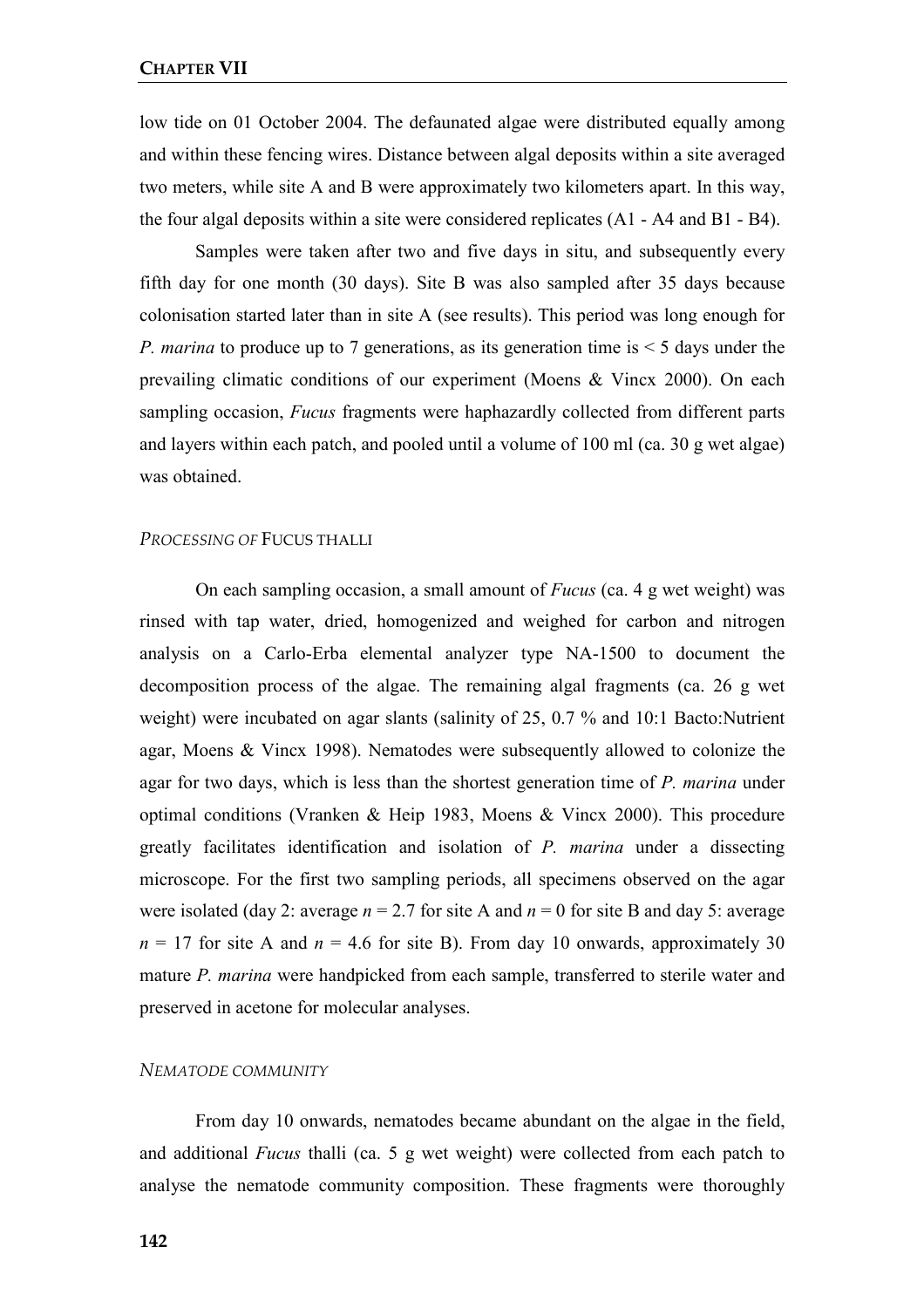rinsed with tap water over a 38 µm sieve and nematodes were preserved in 4 % buffered formaldehyde, stained with Rose Bengal and then counted under a dissecting microscope. Pellioditis marina was counted in three patches from each site for each date. Other nematode genera were identified by randomly handpicking 100 specimens from the preserved samples and mounting them on Cobb slides according to Vincx (1996). This community analysis was performed on three patches from each site at days 10, 20 and 30 of the experiment. When less than 100 specimens were present in a sample, all nematodes were handpicked (mainly site B). The Fucus fragments from which nematodes were counted and identified were subsequently dried at 60 °C and weighed until a stable dry weight was obtained (usually  $>$  4 days). This dry weight was used to standardize nematode counts among samples.

#### MOLECULAR ANALYSIS OF P. MARINA

To investigate the dynamics of the genetic composition of P. marina populations at both sites, genetic variation was assessed in approximately 30 P. marina individuals (except for days 2 and 5, see above) from each of three patches per site and date. Genetic diversity in a 426 bp long fragment of the mitochondrial deoxyribonucleicacid (mitochondrial DNA) cytochrome oxidase c subunit 1 (COI) gene was screened using the Single-Strand Conformation Polymorphism (SSCP) method. Because of the high variability among patches in site B, we decided to also analyse a fourth replicate from site B. For a detailed description of the DNA extraction protocol, Polymerase Chain Reaction (PCR) amplification, SSCPconditions and sequencing strategy see Derycke et al. (2005). PCR products were amplified with primers JB3 and JB5. Different SSCP-profiles were sequenced with the aforementioned primers, and the most abundant haplotypes in each site were sequenced several times to confirm the SSCP-band mobility and sequence variability. Sequences can be found in GenBank under accession numbers AJ867447-AJ867457 and AJ867477-AJ867478 (Derycke et al. 2005).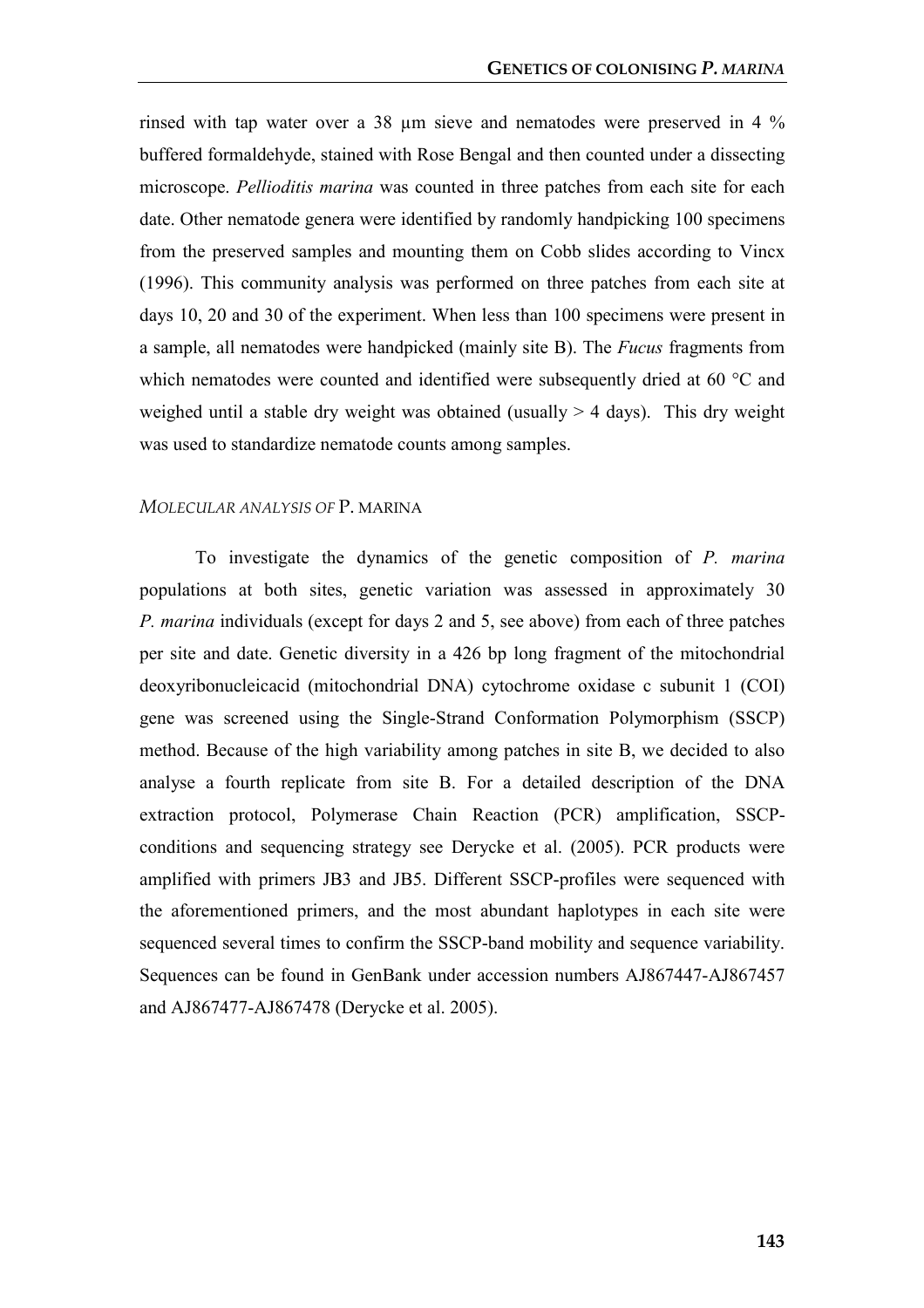#### DATA ANALYSIS

#### Fucus quality and nematode abundance

A univariate repeated-measures analysis of variance (ANOVA) was performed to evaluate whether C- and N- content of the Fucus thalli, absolute nematode abundances, and the relative abundance  $(\%)$  of P. marina changed over time between sites A and B. When the data did not fulfil the assumptions for parametric tests (normality, homogeneity of variances), they were transformed (absolute nematode abundances per g dry weight were log transformed, carbon content was arcsine transformed). All univariate tests were performed with the Statistica 6.0 program (Statsoft, 2001).

#### Nematode community

Differences in taxon composition between sites A and B were analysed with the software package Primer v.5.2.9 (Clarke & Gorley 2001). Absolute abundance data were double root transformed to down-weight the importance of the highly abundant genera Pellioditis and Geomonhystera. Similarity among all pairs of patches was assessed by calculating the Bray-Curtis coefficient and was visualised in a nonmetric multidimensional scaling plot (nMDS). Differences among sites A and B were analysed by a two-way crossed ANOSIM test, allowing for the fact that there were changes over time. Significance levels were assessed by a permutation procedure (Clarke & Gorley, 2001). Similarity percentage (SIMPER) analysis was performed to identify the taxa that account for similarity within, and dissimilarity among sites A and B.

# Genetic patterns and diversity of P. marina

Haplotype diversity (h, Nei 1987) was calculated for each patch and compared among sites and time by means of a repeated measure ANOVA in Statistica 6.0 (Statsoft, 2001). The data were arcsin transformed, but variances were not homogeneous for one time variable. Nevertheless, we used the repeatedmeasurements ANOVA because there is no non-parametric alternative for the repeated measures ANOVA, and because the non-homogeneity of variances was only borderline significant ( $p = 0.032$ ).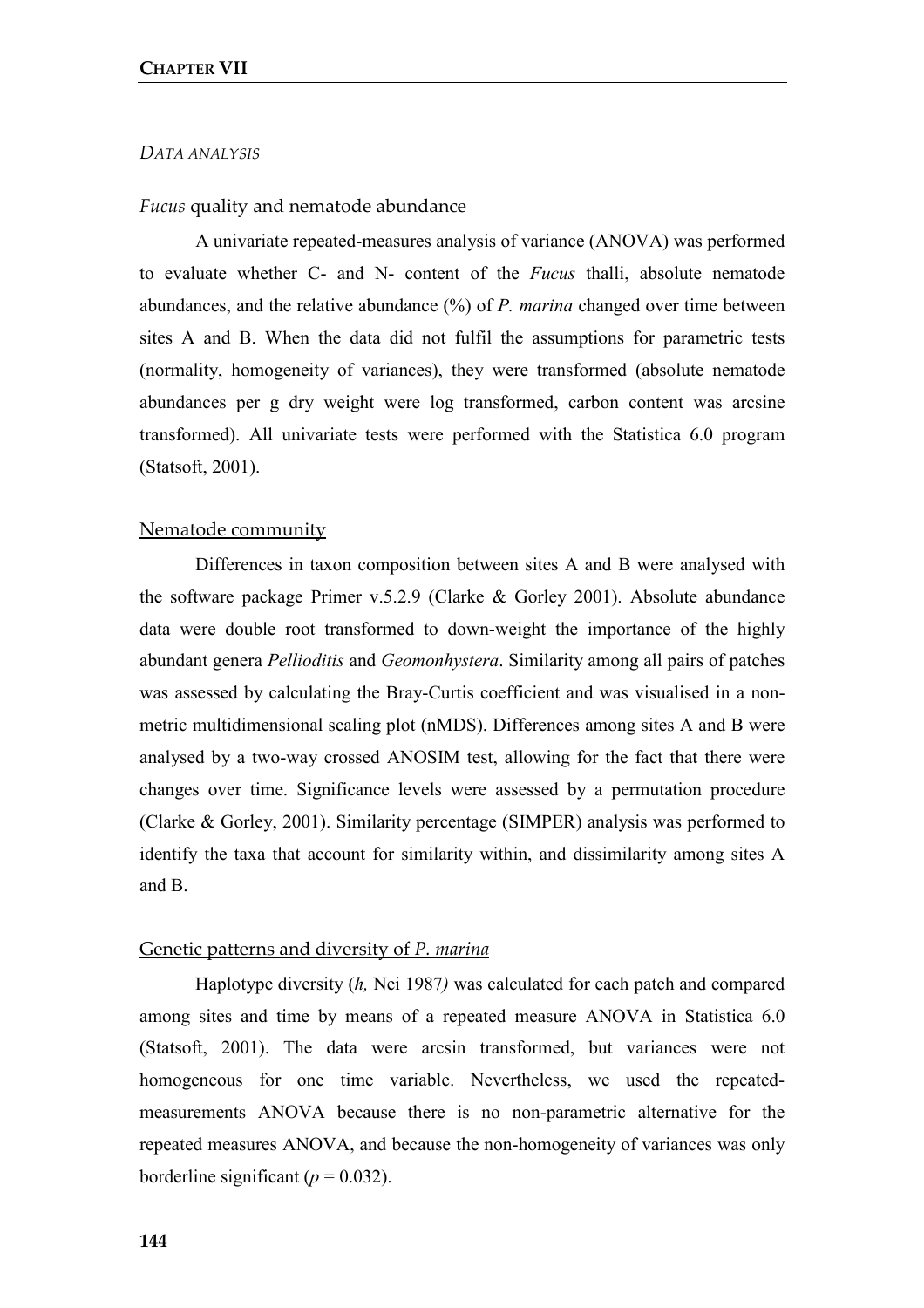Genetic differentiation within sites A and B was assessed by means of a hierarchical AMOVA (analysis of molecular variance) for each site as implemented in the Arlequin v. 2.0 software package (Schneider et al. 2000). Absolute haplotype frequencies from each date were grouped according to patch. This resulted in three and four groups for sites A and B, respectively.

Subsequently, we used the absolute haplotype frequencies of P. marina in site A obtained from a previous study covering four consecutive seasons (Derycke et al. 2006) to characterize the source population. Genetic differences between this source population and sites A and B were investigated by calculating pairwise Fst values in Arlequin v 2.0 using haplotype frequencies of the last sampling day (day 30 for site A, day 35 for site B) in each patch. All Fst values calculated between the source population and patches from site A, and between the source population and patches from site B, were subsequently grouped. We then performed a non-parametric Mann-Whitney *U*-test to address differences between groups. We also calculated Fst values between each patch within sites by summing all haplotype frequencies over time in each patch. Because the data per patch are not independent (cf. repeated sampling from the same unit), we used a permutation test ( $n = 1000$ ) in Fstat v.2.9.3. (Goudet 2001) to assess whether Fst values among patches differed significantly between sites.

### Colonisation dynamics of haplotypes

The colonisation dynamics of haplotypes over time were investigated in two ways. First, we calculated Bray-Curtis similarity coefficients of absolute haplotype frequencies between the onset of the experiment (days 2, 5, and 10) and day 30 for site A and between days 5, 10, 15, 20, and day 35 for site B for each patch separately. Frequencies were double root transformed to down-weight the importance of the highly abundant haplotypes (A, D, and F) and standardized for each sampling date within each patch. Second, we investigated whether the relative abundances of haplotypes at the start (i.e. day 2 for A1 and A3, day 5 for A2 and B1, day 10 for B4, day 15 for B3 and day 20 for B2) were positively correlated with their relative abundances at day 30 (or day 35). The non-parametric Spearman rank correlation analysis (Statistica 6.0) was performed for each patch within each site. A positive correlation indicates that the first haplotypes arriving at each site constitute a major part of the population build up by the end of the experiment.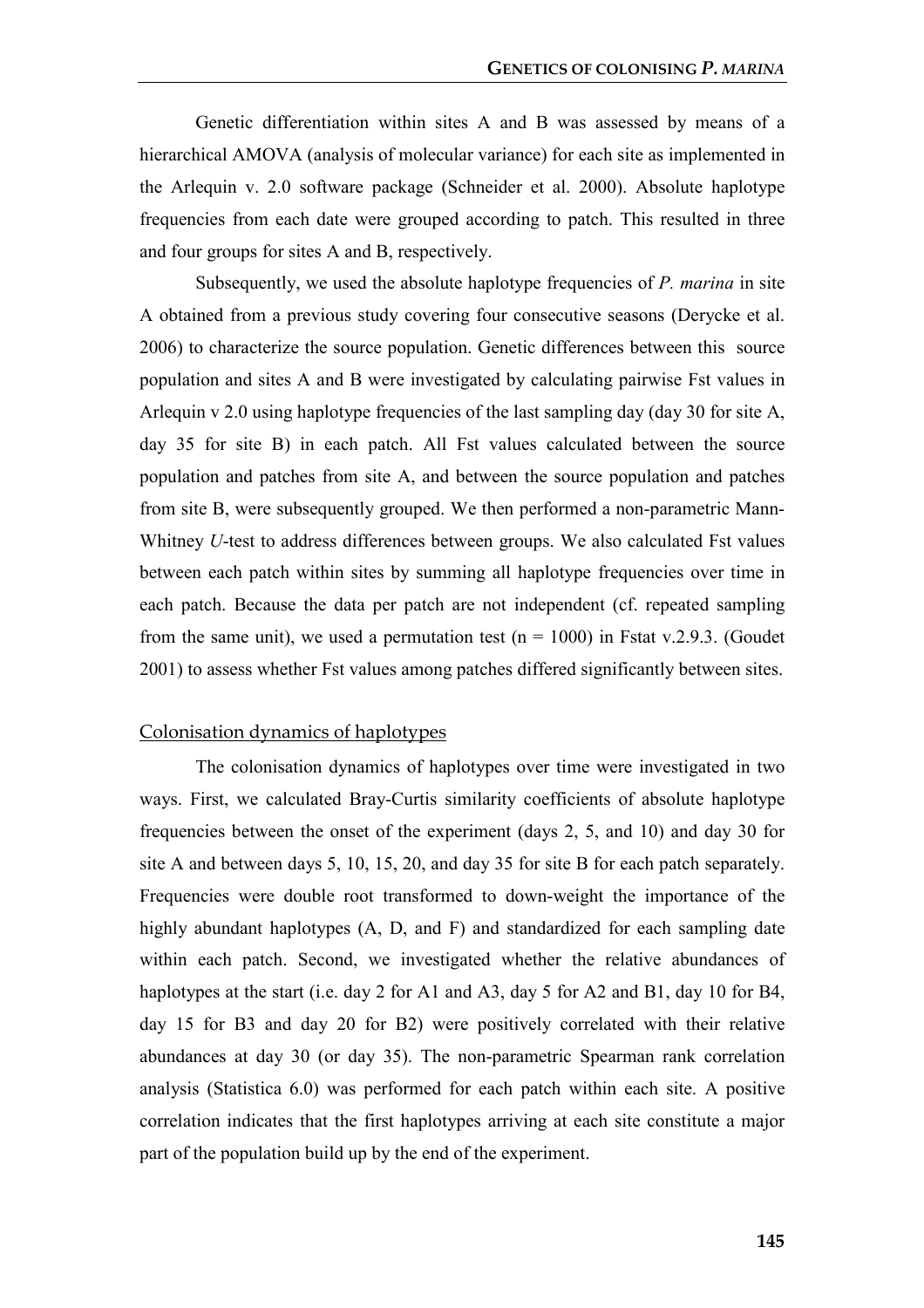# **RESULTS**

## FUCUS QUALITY

Carbon and nitrogen content of Fucus thalli varied between 29.9 - 37.1 % and 1.44 - 1.74 %, respectively. After an initial decrease, carbon and nitrogen remained fairly constant at both sites (carbon:  $F_{7,42} = 2.28$ ,  $p = 0.045$ ; nitrogen:  $F_{7,42} = 0.48$ ,  $p =$ 0.84). The borderline significance of the carbon dynamics reflected fluctuations at site B during days 10 to 20 rather than differences in carbon dynamics among sites (data not shown). N-content was significantly higher at site A (site effect:  $F_{1,6} = 7.84$ ,  $p =$  $0.03$ ), suggesting that *Fucus* thalli were less decomposed than at site B because nitrogen content correlates well with the decomposition of organic material (De Mesel 2004). This was, however, at odds with our observations in the field: Fucus thalli incubated in site A changed colour more rapidly, were clearly covered by microbial films and were more fragmented, the latter probably caused by the activity of crabs. The differences in N-content and decomposition dynamics between both sites are most likely caused by abiotic factors such as humidity (Newell et al. 1985) and tidal differences (Halupa & Howes 1995), since site B was located higher above sea-level and was consequently inundated for shorter periods than site A.

NEMATODE ABUNDANCES



Fig. 7.1: Total number of nematodes per gram of dried Fucus thalli from day 10 onwards. Columns are averages of three patches and error flags are standard deviation across three patches.

Nematode counts were standardized per g dry weight of Fucus. Fucus incubated in the proximity of algae (site A) yielded a fivefold higher nematode density than Fucus incubated at site B (site effect:  $F_{1,4} = 12.14$ , p = 0.025, Fig. 7.1). Nematode abundances increased during the first 20-25 days of the experiment (time effect:  $F_{4, 16} = 17.42$ ,  $p \le$ 0.001) and subsequently stabilized (Fig. 7.1). This did not, however, result in a significant

time x site interaction ( $F_{4, 16} = 0.48$ ,  $p = 0.74$ ), indicating that the pattern of increase was similar in both sites.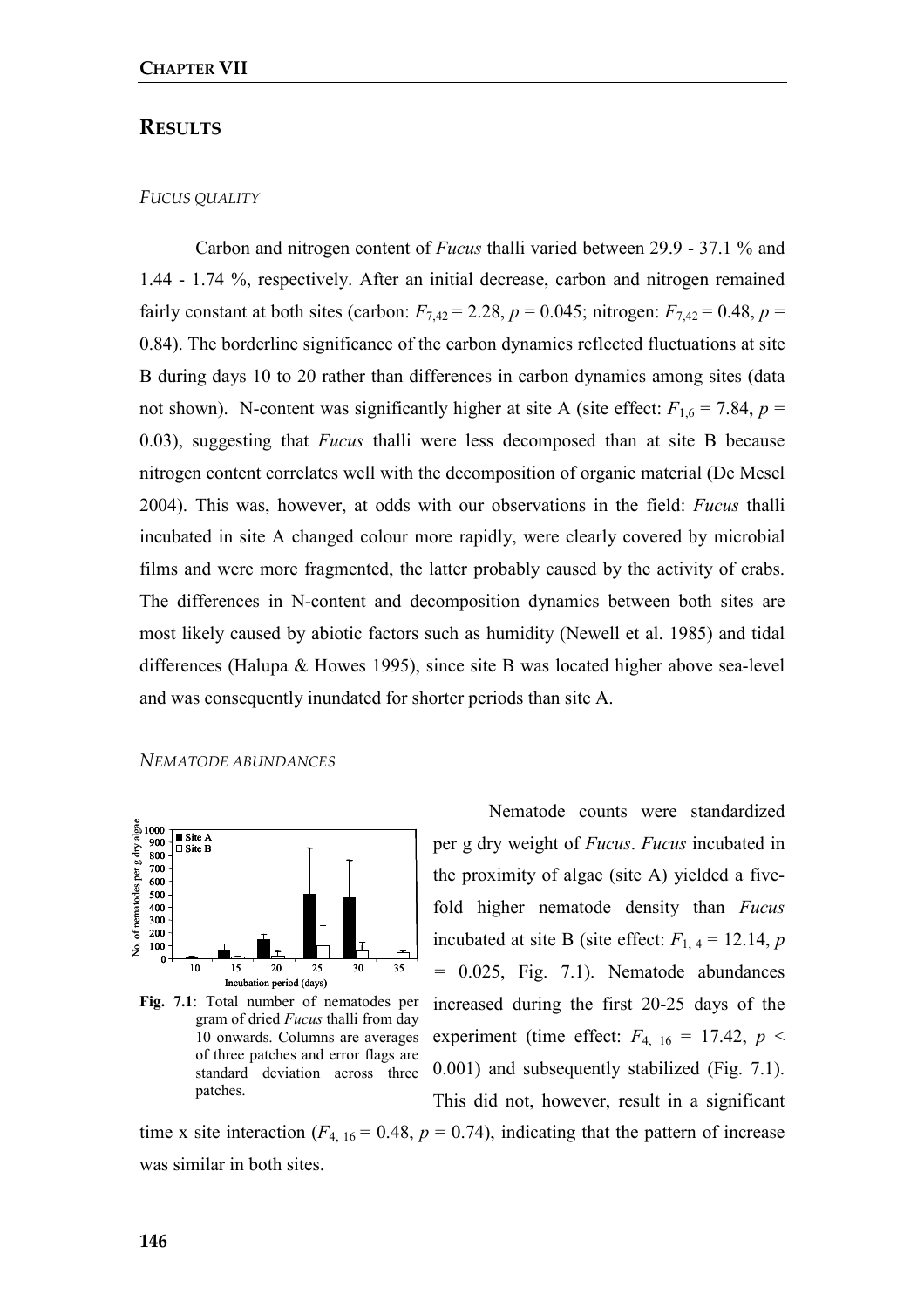#### NEMATODE COMMUNITY

In total, 25 genera were found on the incubated algae during the course of the experiment, 16 of which were present after 10 days of incubation. Of these 16 genera, 15 were present at site A and 10 occurred at site B (Table 7.1). The average number of genera observed during the course of the experiment was similar in both sites (14 in site A and 13 in site B). The developing nematode communities were dominated by the genera Pellioditis and Geomonhystera (Fig. 7.2a and Table 7.1). This dominance was

|                |                                     | Site A                   |                          | Site B                   |                          | Site A             |                | Site B                       |                              | Site A                   |                          | Site B                   |                          |
|----------------|-------------------------------------|--------------------------|--------------------------|--------------------------|--------------------------|--------------------|----------------|------------------------------|------------------------------|--------------------------|--------------------------|--------------------------|--------------------------|
|                |                                     | 10 days incubation       |                          |                          |                          | 20 days incubation |                |                              | 30 days incubation           |                          |                          |                          |                          |
| Feeding group  | Genus                               | Average                  | SD                       | Average                  | SD                       | Average            | SD             | Average                      | SD                           | Average                  | SD                       | Average                  | SD                       |
| 1              | <b>Desmolaimus</b>                  |                          |                          |                          | $\overline{a}$           |                    | ٠              | 0.3                          | 0.5                          |                          | $\overline{a}$           |                          | $\overline{\phantom{a}}$ |
| 1              | Diplolaimella                       | $\overline{\phantom{a}}$ |                          |                          |                          |                    | ÷,             | $\blacksquare$               | $\overline{a}$               |                          | $\overline{a}$           | 0.5                      | 0.9                      |
| 1              | Geomonhystera                       | 5.6                      | 1.3                      | 0.1                      | 0.2                      | 43.0               | 18.8           | 0.8                          | 0.1                          | 88.6                     | 21.0                     | 9.8                      | 6.5                      |
| 1              | Gnomoxyala                          | $\overline{\phantom{a}}$ | $\overline{\phantom{0}}$ | ٠                        | ÷,                       | 0.7                | 1.2            | $\qquad \qquad \blacksquare$ | -                            |                          |                          |                          |                          |
| 1              | Monhystera                          | 0.3                      | 0.3                      | 0.3                      | 0.4                      | 4.5                | 3.0            | 1.4                          | 0.5                          | 11.5                     | 6.7                      | 0.7                      | 1.2                      |
| 1              | Panagrolaimus                       | 0.3                      | 0.3                      | $\overline{a}$           | L,                       | 0.7                | 1.2            | $\overline{\phantom{a}}$     | $\overline{a}$               | 1.8                      | 3.1                      | 0.7                      | 0.8                      |
| 1              | <b>Pellioditis</b>                  | 1.5                      | 2.6                      | 0.1                      | 0.2                      | 76.8               | 19.2           | 9.8                          | 16.4                         | 346.6                    | 294.0                    | 37.8                     | 44.7                     |
| 1              | Rhabditidae                         | $\overline{\phantom{a}}$ | $\overline{\phantom{a}}$ | $\overline{\phantom{a}}$ | $\overline{a}$           | ÷,                 | ÷,             | $\overline{a}$               | $\qquad \qquad \blacksquare$ | $\overline{\phantom{a}}$ | $\overline{\phantom{a}}$ | 0.6                      | 1.0                      |
|                | <b>Total bacterial feeders</b>      | 7.7                      | 4.5                      | 0.5                      | 0.9                      | 125.7              | 43.4           | 12.3                         | 17.5                         | 448.5                    | 324.8                    | 50.0                     | 55.1                     |
| $\overline{2}$ | Chromadora                          | 0.2                      | 0.3                      | 0.1                      | 0.2                      | $\blacksquare$     | ÷,             | 0.9                          | 1.5                          | $\overline{\phantom{a}}$ | $\overline{a}$           | 2.9                      | 4.1                      |
| $\overline{2}$ | Chromadorina                        | 0.3                      | 0.2                      | 0.1                      | 0.2                      | Ĭ.                 | ÷,             | 0.6                          | 1.0                          |                          |                          | 3.1                      | 5.3                      |
| $\mathbf{2}$   | <b>Daptonema</b>                    | 0.9                      | 0.3                      | $\blacksquare$           | $\blacksquare$           | 4.7                | 0.7            | 2.1                          | 1.9                          | 10.5                     | 11.8                     |                          | $\blacksquare$           |
| $\mathbf{2}$   | <b>Metachromadora</b>               | 0.6                      | 0.7                      | 0.1                      | 0.2                      | 1.6                | 0.5            | 0.7                          | 1.3                          | $\blacksquare$           |                          |                          | ۰                        |
| $\overline{2}$ | <b>Microlaimus</b>                  | 0.3                      | 0.2                      | 0.1                      | 0.2                      | 1.1                | 1.9            | 0.3                          | 0.5                          | $\ddot{\phantom{1}}$     |                          | $\overline{a}$           | ٠                        |
| $\overline{2}$ | Neochromadora                       | 0.5                      | 0.5                      |                          | $\overline{\phantom{a}}$ | 1.0                | 1.0            | $\blacksquare$               | $\frac{1}{2}$                | 0.9                      | 1.6                      | 0.5                      | 0.9                      |
| $\mathbf 2$    | Paracanthonchus                     | ÷,                       |                          |                          | ٠                        | 0.4                | 0.6            | 0.3                          | 0.5                          | ä,                       | $\overline{\phantom{a}}$ | $\overline{\phantom{0}}$ |                          |
| $\overline{2}$ | Paracyatholaimus                    |                          |                          |                          |                          | 0.4                | 0.6            | 1.5                          | 2.5                          | $\blacksquare$           | $\overline{a}$           | 1.0                      | 1.8                      |
| $\mathbf 2$    | Ptycholaimellus                     |                          |                          |                          | ٠                        | 1.3                | 2.3            | $\blacksquare$               | $\qquad \qquad \blacksquare$ | 1.1                      | 1.9                      | 0.3                      | 0.5                      |
| $\overline{2}$ | Spilophorella                       | 0.5                      | 0.5                      |                          |                          | ÷,                 | ÷,             | ٠                            | -                            | $\overline{a}$           | $\overline{\phantom{a}}$ | $\overline{\phantom{a}}$ | $\blacksquare$           |
| $\overline{2}$ | <b>Theristus</b>                    | $\overline{\phantom{a}}$ |                          |                          |                          | 1.4                | 1.7            | 2.0                          | 3.5                          | 6.5                      | 8.9                      | 1.3                      | 1.6                      |
| $\overline{2}$ | <b>Tripyloides</b>                  | 0.1                      | 0.2                      | ٠                        | $\overline{\phantom{a}}$ | 1.1                | 1.8            | 1.5                          | 2.5                          | 0.9                      | 1.6                      | $\frac{1}{2}$            | 0.0                      |
|                | Total unicellular eukaryote feeders | 3.3                      | 3.1                      | 0.4                      | 0.8                      | 13.0               | 11.1           | 9.9                          | 15.2                         | 19.9                     | 25.9                     | 9.1                      | 14.1                     |
| 3              | Calyptronema                        | 0.2                      | 0.3                      | 0.1                      | 0.2                      | 1.6                | 2.9            | 0.6                          | 1.0                          | $\blacksquare$           | $\overline{a}$           | $\overline{a}$           | $\overline{\phantom{a}}$ |
| 3              | Eurystomina                         | 0.2                      | 0.3                      | ٠                        | ÷,                       | ٠                  | ÷,             | $\overline{a}$               |                              |                          |                          |                          | ٠                        |
| 3              | Oncholaimus                         | $\overline{\phantom{a}}$ |                          | ٠                        | $\overline{a}$           | 0.7                | 1.2            | 0.3                          | 0.5                          | 1.1                      | 1.9                      | $\overline{a}$           | $\blacksquare$           |
| 3              | Syringolaimus                       | $\overline{\phantom{a}}$ | $\overline{\phantom{a}}$ | 0.1                      | 0.2                      | $\blacksquare$     | $\blacksquare$ | 1.2                          | 2.0                          | $\overline{\phantom{a}}$ | $\overline{\phantom{a}}$ | 2.5                      | 4.4                      |
|                | <b>Total carnivores</b>             | 0.3                      | 0.5                      | 0.2                      | 0.3                      | 2.3                | 4.0            | 2.0                          | 3.5                          | 1.1                      | 1.9                      | 2.5                      | 4.4                      |
| 4              | Hirschmanniella                     | 0.5                      | 0.5                      | 0.1                      | 0.2                      | 2.1                | 1.1            | ÷,                           |                              | $\overline{\phantom{a}}$ |                          | $\overline{\phantom{a}}$ | $\overline{\phantom{a}}$ |

Table 7.1: Nematode genera occurring at sites A and B after 10, 20, and 30 days incubation. Densities are calculated as the number of individuals per gram dry weight of Fucus and are averages of three replicates. Feeding group refers to the dominant feeding type in each genus, which is: (1) bacterial feeders, (2) unicellular eukaryote feeders, (3) carnivores, and (4) plant feeders. The genera that contributed more than 50 % to the differences among sites A and B are indicated in bold. Rhabditid nematodes other than P. marina were identified to family level.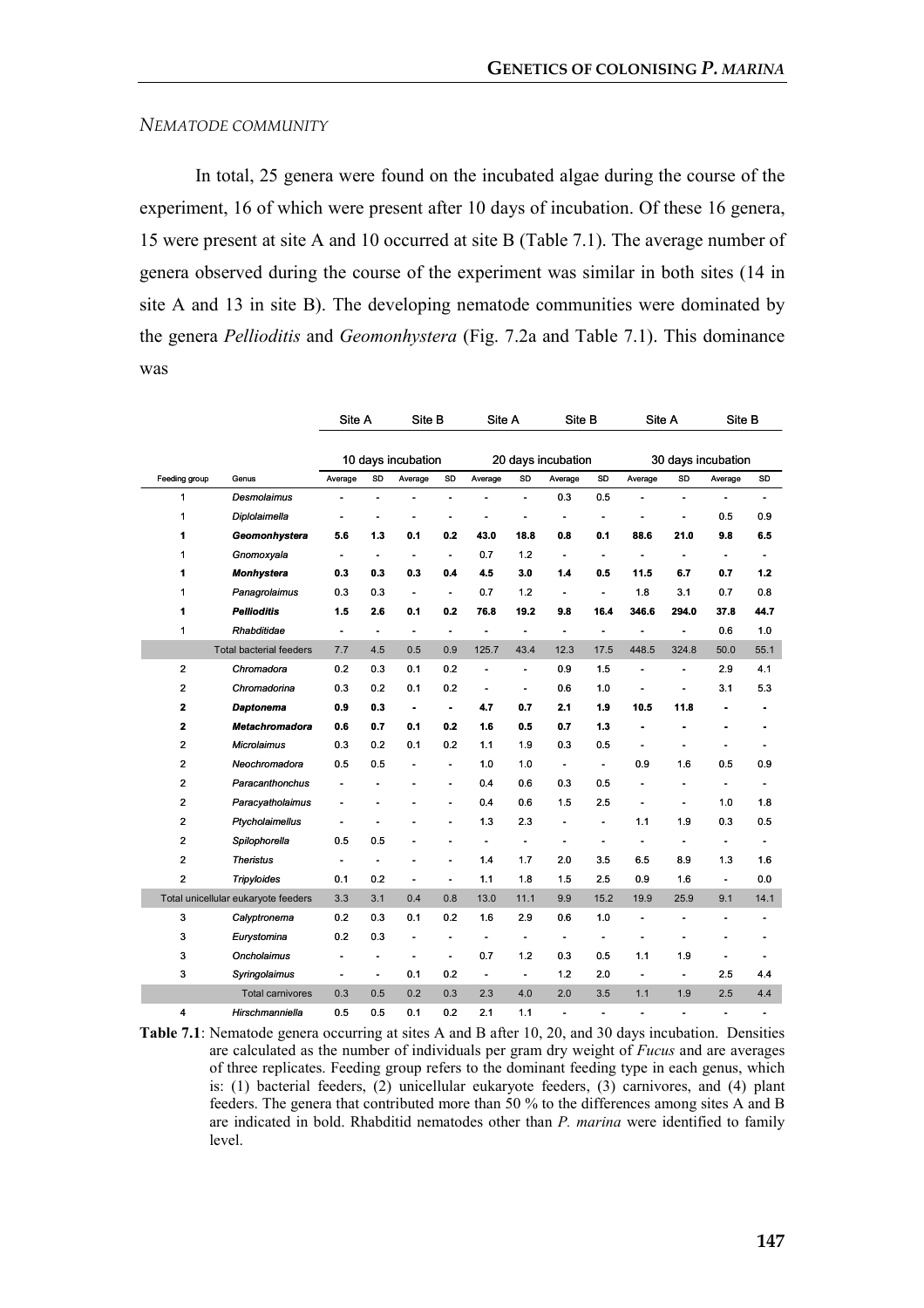already apparent at site A from day 10 onwards. The abundance of Pellioditis increased over time at both sites to more than 60 % of total nematode abundance after 30 days. The other colonising genera are listed in Table 7.1. Monhystera and



Fig. 7.3: Non-metric multidimensional scaling plot of the generic composition of the patches at each sampling occasion. Closed circles are replicates after 10 days, open squares after 20 days and open circles after 30 days of incubation. Sample names refer to sites (A or B) and patches (1, 2 and 3).

Daptonema were frequently found on the Fucus thalli in both sites, whereas Syringolaimus was only encountered in site B. Community composition between both sites was not significantly different (two-way crossed ANOSIM,  $R = 0.16$ , p  $= 0.09$ ). In contrast, time effects were significant ( $R = 0.31$ ,  $p = 0.02$ ; Fig. 7.3). Pairwise comparisons showed that samples after 10 days were clearly separated from those after 30 days of incubation ( $R = 0.49$ ,  $p = 0.04$ ), while

samples taken after 20 days were not significantly different from those after 30 days  $(R = 0.20, p = 0.2)$  and after 10 days  $(R = 0.32, p = 0.08)$ . This implies that the nematode community converged over time across sites. SIMPER analysis indicated that the genera Pellioditis (21.69 %), Geomonhystera (14.89 %), Monhystera (8.94  $\%$ ), Daptonema (8.24  $\%$ ), and Metachromadora (5.42  $\%$ ) contributed most to the observed differences between day 10 and day 30.



Fig. 7.2: (a) Absolute abundances of the dominant genera at sites A and B during the experiment. (b) Absolute abundances of the feeding types according to Moens et al. (2004), with feeding type referring to the dominant type within each genus. The genera Pellioditis and Geomonhystera were omitted from the dataset.

When all genera were assigned to the feeding type classification of Moens et al. (2004), both sites were dominated by bacterial feeders. Because this is mainly a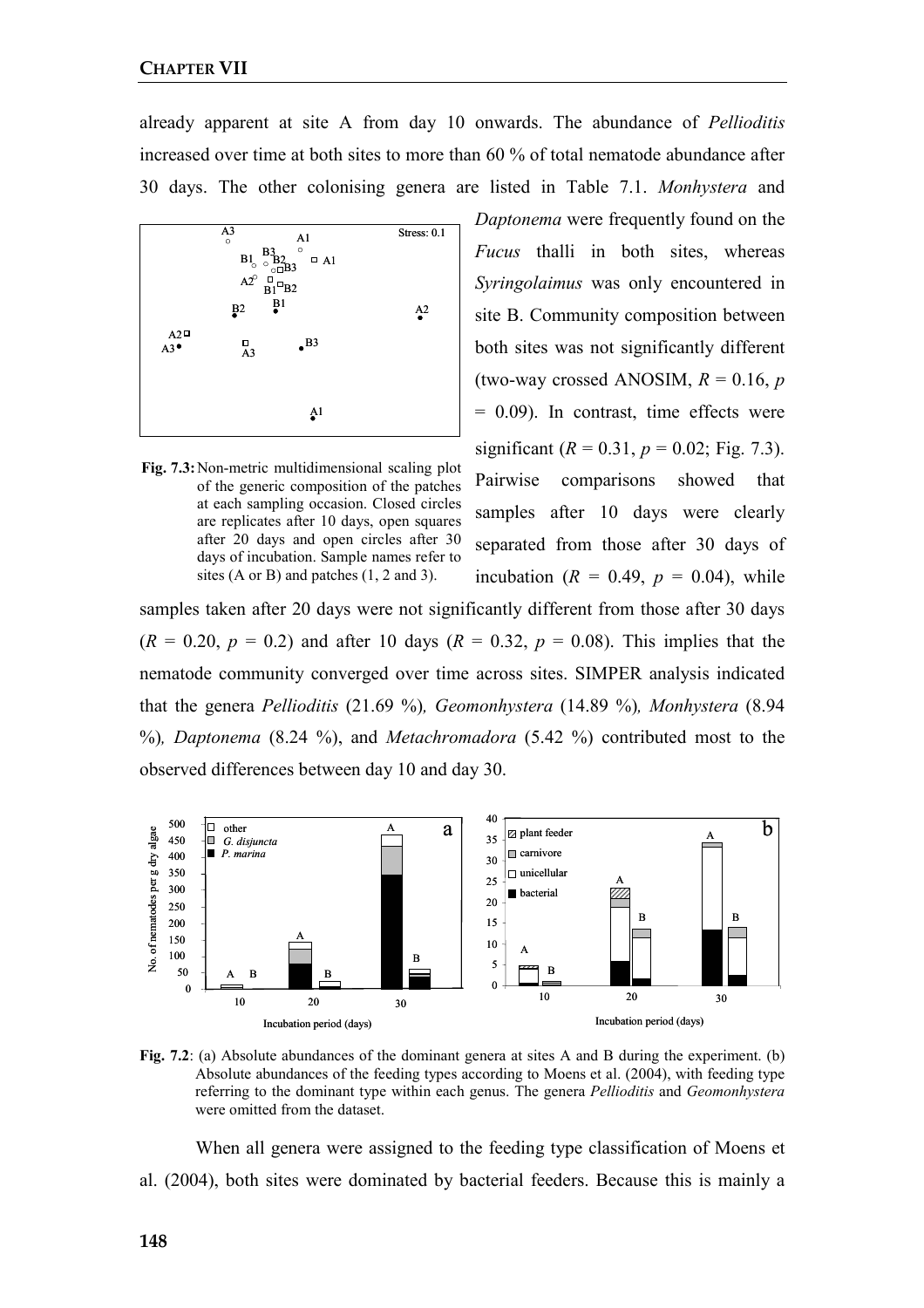reflection of the high abundances of P. marina and G. disjuncta, these two species were omitted from the dataset. This resulted in a dominance of unicellular eukaryote feeders in both sites (Fig. 7.2b).

# COLONISATION OF FUCUS BY P. MARINA

Although absolute nematode abundances were fivefold higher at site A than B,



Fig. 7.4: Pellioditis marina. Relative abundance at site A and site B during the experiment. Each column is the average of three patches and error flags are standard deviation across three patches.

the percentage of P. marina in both sites was comparable and ranged between  $25 - 70 \%$  (Fig. 7.4). This was confirmed by the repeated measures ANOVA, which showed no significant differences between sites  $(F<sub>1, 4</sub> = 0.63)$ ;  $p = 0.47$ ). The relative abundance of P. marina gradually increased with time  $(F_{4, 16} = 7.92, p = 0.001)$  and this increase followed a similar pattern in both sites (site x time effect  $F_{4,16} = 1.5$ ,  $p = 0.25$ ).





Fig. 7.5: Pellioditis marina. Haplotype diversity (h) at site A and site B during the experiment. Values are averages of three patches and error flags are standard deviation across patches.

Genetic variation was assessed from 478 P. marina specimens from site A and 514 specimens from site B. Fig. 7.5 shows the patterns of haplotype diversity (h) for both sites. h was clearly higher in site A  $(F1,4 =$ 176.76,  $p = 0.0002$ ) and increased over time in both sites  $(F6, 24 = 5.49, p =$ 0.001). The pattern of this increase did not differ significantly between sites (site x time effect,  $F6,24=1.47$ ,  $p =$ 0.23).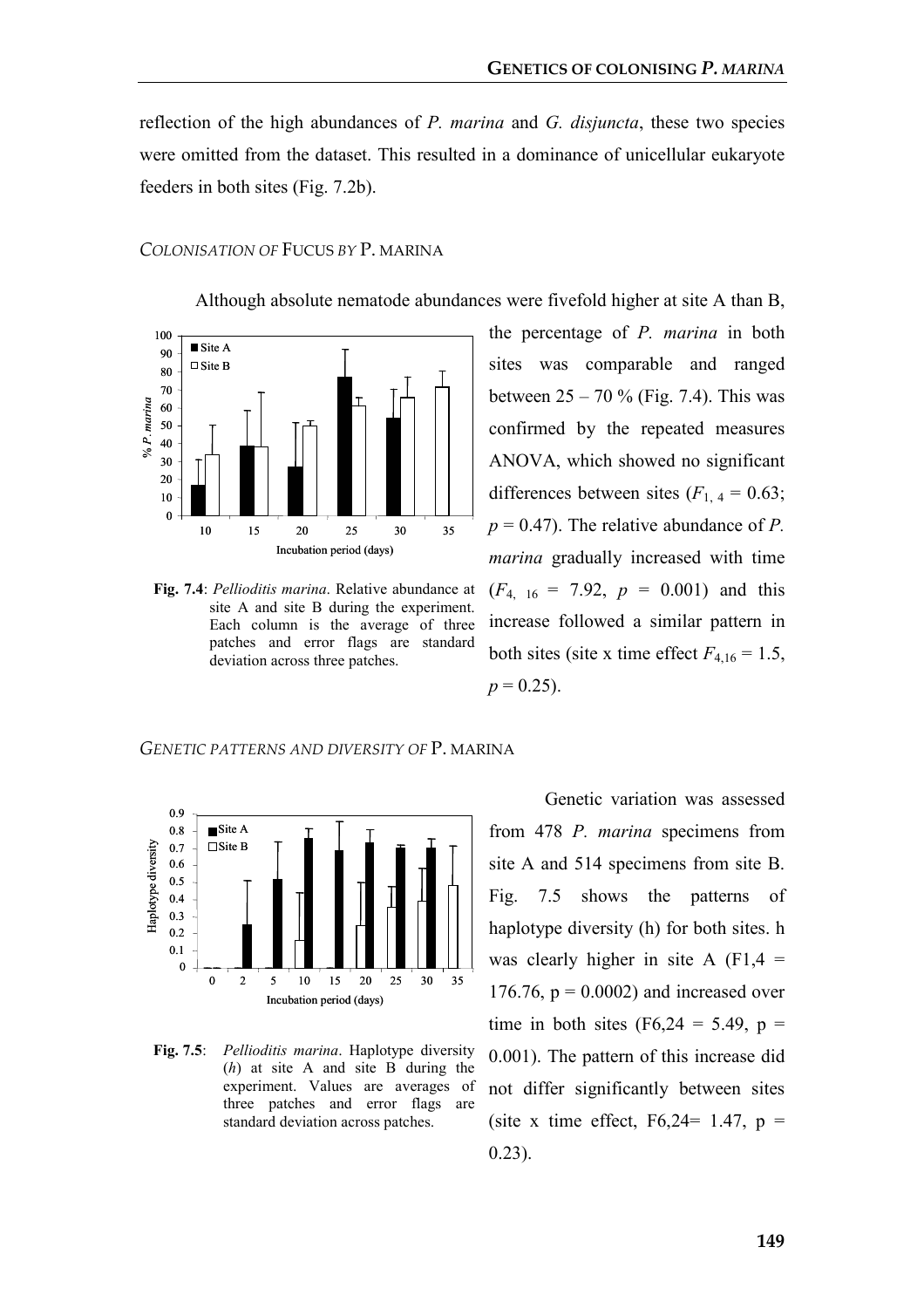In total, 11 haplotypes were found, 10 of which were present in site A and eight of which were found in site B (Fig. 7.6). Divergences among these haplotypes ranged between  $0.25 - 2.02 \%$  (1 – 8 substitutions). Differences in haplotype composition and in the type and number of dominant haplotypes were noticeable between both sites and between patches in a site (Fig. 7.6). Patches in site B typically had a lower number of haplotypes than those in site A (on average 4 and 7, respectively, Fig. 7.6). The haplotype composition was clearly different between both sites, with patches of site A closely resembling those of the presumed source population (Pa) (data not shown). One new haplotype was observed (G) in comparison with our earlier studies. In addition, haplotype W was not encountered previously in Paulina, but has been observed elsewhere in the Westerschelde estuary (Derycke et al. 2006).



Fig. 7.6: Pellioditis marina. Haplotype composition of the developing P. marina populations for each patch separately. A1-A3 refer to the three patches in site A, B1-B4 refer to the four patches in site B. A-W are codes for haplotypes.

AMOVA indicated that genetic differences were detectable between both sites, and genetic differentiation was 10-fold higher among patches in site B than among patches in site A. Fstat analysis indicated that this 10-fold difference of genetic differentiation between the two sites was significant (Fstat,  $p = 0.04$ ). On the other hand, AMOVA indicated that genetic differentiation over time was small in both sites (Table 7.2). Fst values between site A and the source population were small  $(0.0 -$ 0.03), while Fst values between site B and the source population ranged between 0.02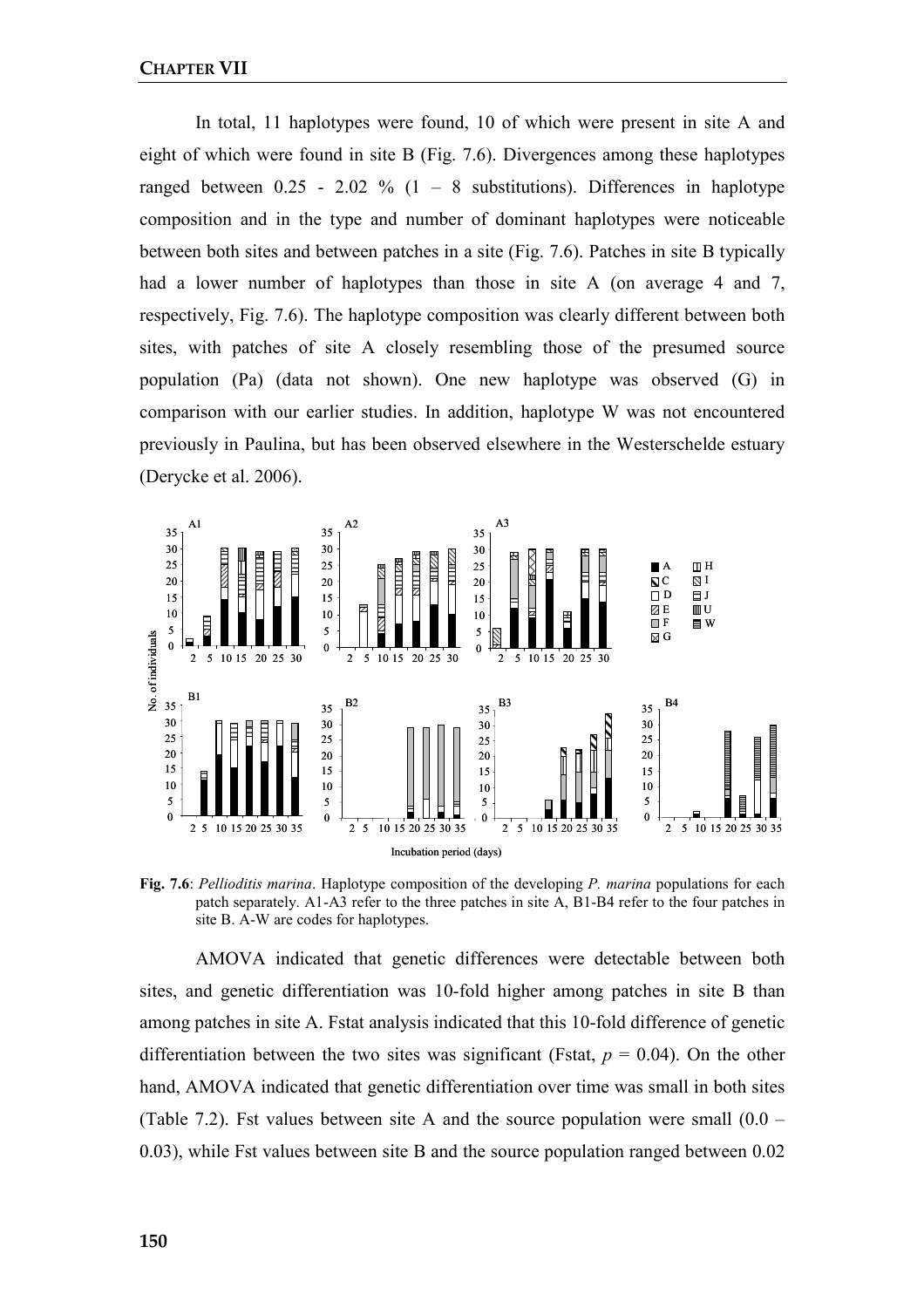|                                  | df  | F-statistics  | % variation |          |
|----------------------------------|-----|---------------|-------------|----------|
| Site A                           |     |               |             |          |
| Among patches<br>Among samplings | 2   | $Fct = 0.031$ | 3.13        | < 0.001  |
| within patches                   | 17  | $Fsc = 0.056$ | 5.42        | < 0.0001 |
| Within samplings                 | 458 | $Fst = 0.085$ | 91.45       | < 0.0001 |
| Site B                           |     |               |             |          |
| Among patches<br>Among samplings | 3   | $Fct = 0.35$  | 34.84       | < 0.0001 |
| within patches                   | 17  | $Fsc = 0.026$ | 1 71        | < 0.0001 |
| Within samplings                 | 493 | $Fst = 0.37$  | 63.46       | < 0.0001 |

 $-0.39$ . However, this difference among Fst values of both sites was not significant (U  $= 2.0, p = 0.15$ ).

> Table 7.2: Pellioditis marina. Results of the hierarchical AMOVA to infer genetic differentiation within sites A and B.  $\% = \%$  of the variation explained by;  $p =$  significance level of the  $F$ -statistics;  $Fct = correlation$  among haplotypes within patches relative to the correlation of random pairs drawn from the site (A or B); Fsc= correlation among haplotypes within time samples relative to the correlation of random pairs drawn from the patch; Fst = correlation among haplotypes within time samples relative to the correlation of random pairs drawn from the site (A or B).

#### COLONISATION DYNAMICS OF HAPLOTYPES

Bray-Curtis similarity coefficients increased during the first 10 (site A) and 20 days (site B) (data not shown). At days 10 (site A) and 20 (site B), similarity was very high and ranged between 79.21-84.51 in site A and between 85.03-95.27 in site B. This indicates that new haplotypes were mainly added during the first 10 days for site A and during the first 20 days for site B (Figure 7.6).

When we compared the relative abundances of the first haplotypes colonising the patches with their abundances at the end of the experiment, a significant positive correlation was observed only at site B ( $R = 0.83$ ,  $p = 0.0028$ ; site A:  $R = 0.56$ ,  $p =$ 0.19). Hence, at this site, haplotypes colonising the patches at the onset of the experiment constituted an important part of the population after 35 days.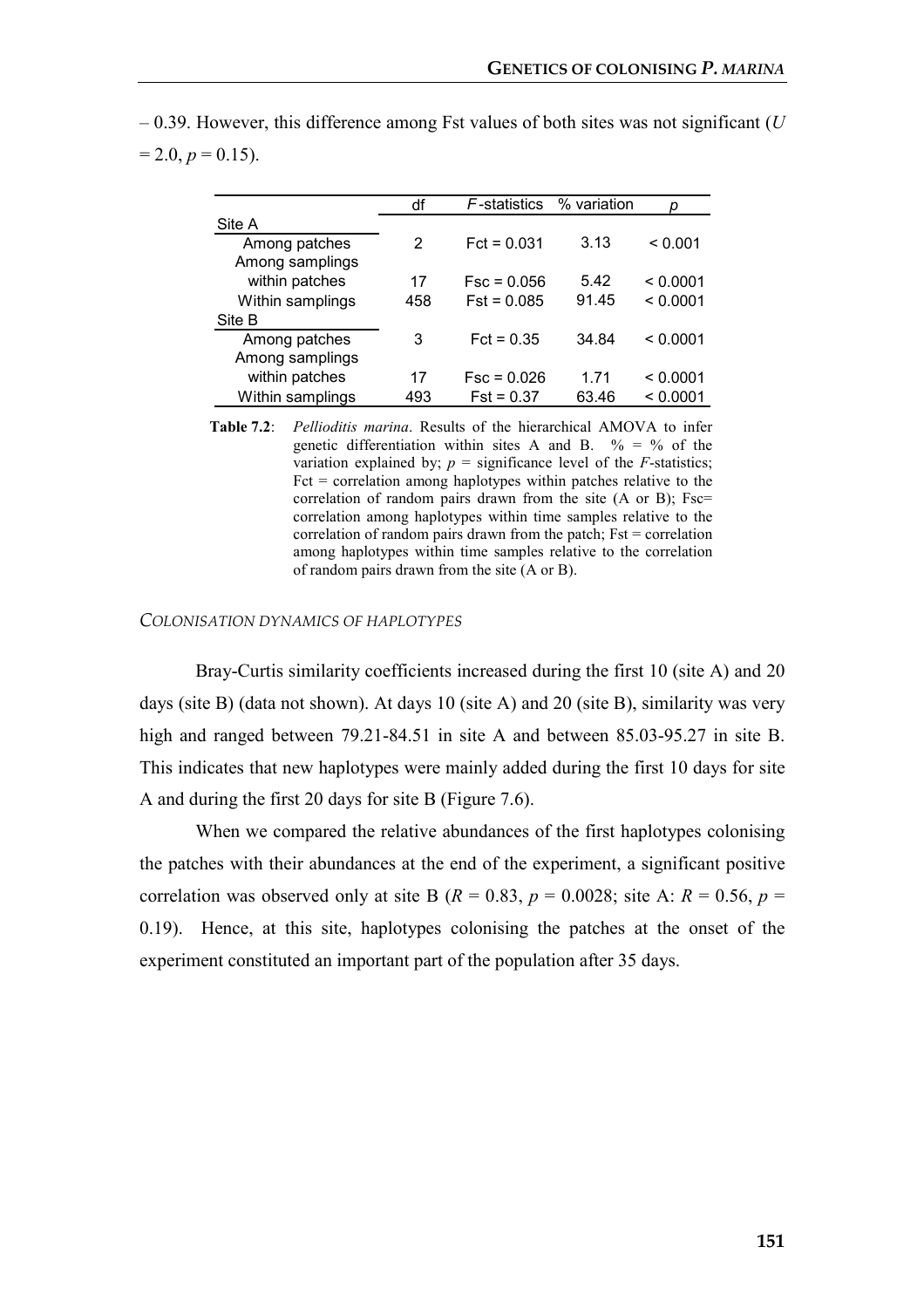# **DISCUSSION**

#### NEMATODE COMMUNITY STRUCTURE AND ABUNDANCE

The litter in the present study was colonized by a variety of typically benthic nematode genera, such as Daptonema and Theristus, which are not specifically associated with Fucus detritus, but opportunistically take advantage of the available resources (De Mesel 2004). Of the two most abundant species in our experiment, P. marina and G. disjuncta, the latter is a generalist which occurs on all sorts of litter as well as in sediment in and along the edges of the Paulina marsh where our experiment was conducted (Moens, T., unpubl.). P. marina, by contrast, is more restricted to seaweeds, both live an dead, and does not live in the sediment (Bouwman et al.1984; Moens, T., unpubl.). Both species colonized the experimental Fucus patches during the first days of the experiment and showed a rapid population growth. This may influence the population development of the other colonising taxa and may prevent the settlement of new taxa (Jenkins & Buikema 1998, De Meester et al. 2002). This is not in contradiction with the five new taxa that were found after 30 days incubation at site B, because abundances of P. marina and G. disjuncta were much lower at site B than at site A, which left more available space for other nematodes. Several nematode species have been observed to raft (Thiel & Gutow 2005) and consequently, drifting algae typically contain nematode assemblages upon deposition on the shore. The presence of a dispersal propagule may influence subsequent colonisation by other nematodes through interspecific interactions. The presence of other species would probably have only very limited consequences for the results of our study, however, because P. marina is the most successful colonizer species on freshly decomposing macroalgae and its population dynamics do not seem to be affected by the presence of other microbivorous nematodes (Moens et al. 1996, dos Santos et al. in prep.).

The fivefold lower nematode abundance at site B was apparently caused by a slower colonisation of the patches, a slower population development, or a combination of both. A slower rate of colonisation may have been caused by the larger distance of site B to a source population. In addition, site B is a more variable and stressful environment, because it is slightly higher up in the littoral than site A and consequently experiences longer low-tide exposure. Visual inspection indicated,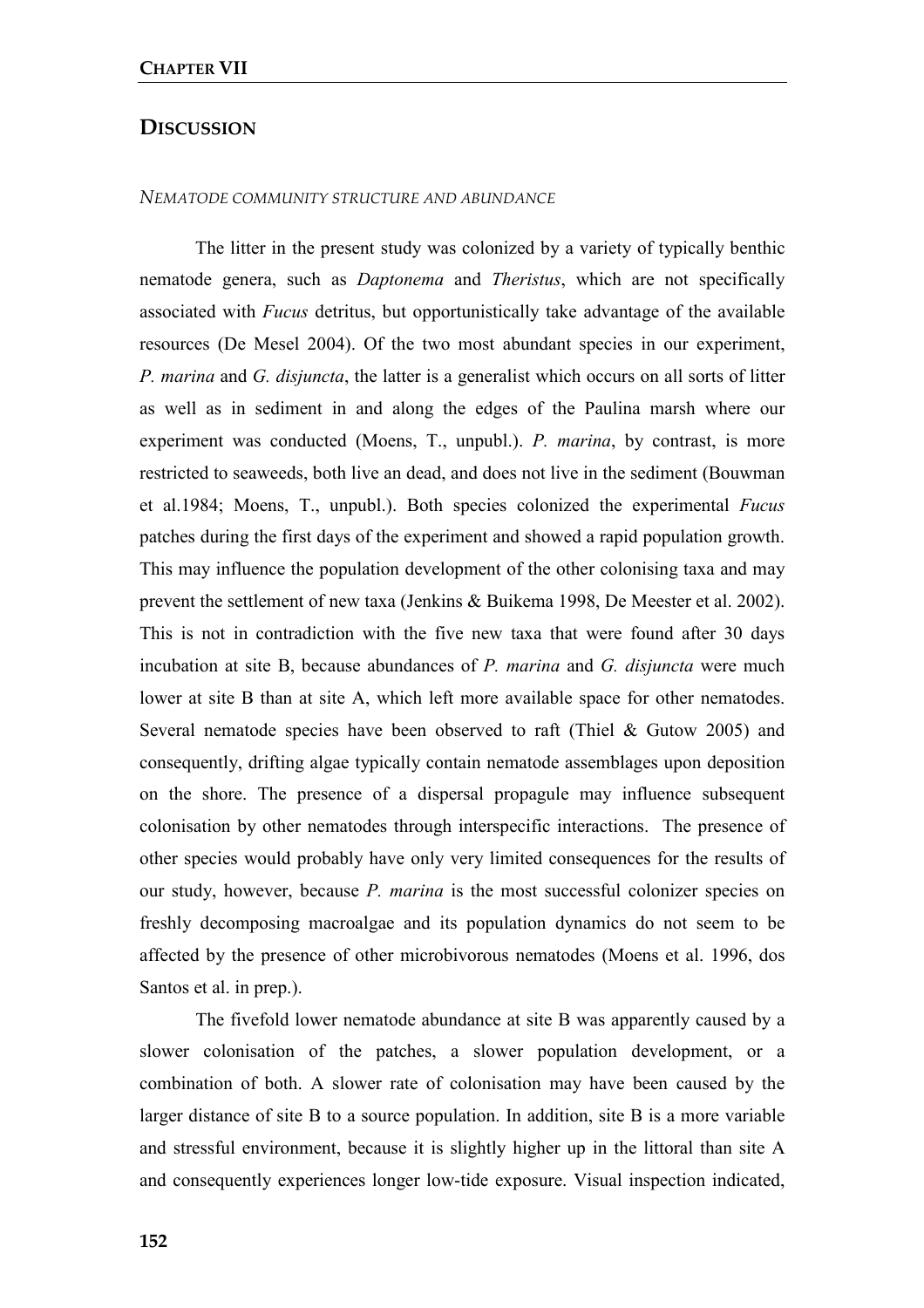for instance, that algae at site B were episodically subject to drying through exposure to wind, a factor known to hamper population development (Moens & Vincx 2000). The lower abundances in the single patch at site B that was colonized as rapidly as the patches at site A strengthen the assumption of suboptimal conditions for population development in most patches at site B.

#### COLONISATION OF FUCUS BY P. MARINA

In spite of the lower absolute abundances of total nematodes and of P. marina at site B, the relative abundances of  $P$ . *marina* were similar in both sites and increased over time at the expense of the other genera. As expected, colonisation and population development at site A occurred faster. This is probably because on the permanent algal stands in site A P. marina acted as a source population from which both active and passive dispersal could occur. In fact, colonisation of P. marina at site A was slower than expected considering its high reproductive output (up to 600 eggs female<sup>-1</sup>, Vranken & Heip 1983), its short generation time (less than 5 days under the field conditions, Moens and Vincx 2000) and its potential for active and passive dispersal. Considering the biology of P. marina and the very short distance between patches within a site (ca. 2 m), the significant genetic differentiation among patches within a site (see also next section) suggests that gene flow among these patches was limited and hence, that effective migration (= migration followed by successful reproduction) in P. marina is low.

#### GENETIC PATTERNS AND DIVERSITY OF COLONISING P. MARINA

As expected, we found a larger genetic differentiation between P. marina populations at site B than between those at site A. Several observations indicate that patches at site B acted as non-equilibrium demes (i.e. a set of populations among which little or no recolonisation occurs, Harrison & Hastings 1996). First of all, the lower haplotype diversity and lower absolute P. marina densities at site B early in colonisation indicate that the propagule initially colonising site B was smaller than that colonising site A. This can be explained by a combination of distance from the source population, which has a diluting effect, and the suboptimal conditions at site B, which hampered population development. Secondly, the non-equilibrium characteristics of site B are reflected in the haplotype composition of the colonising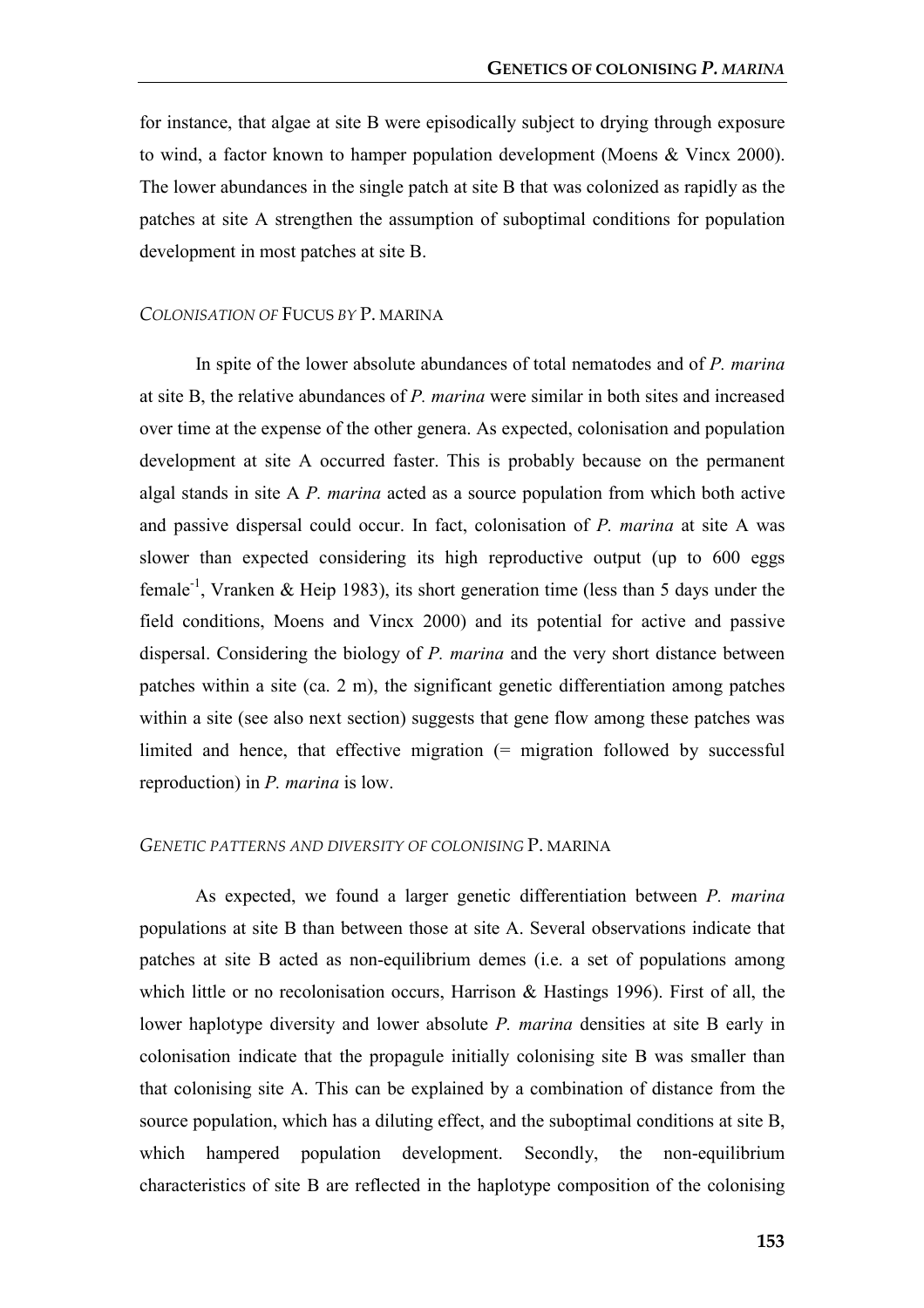nematodes. Haplotypes that first colonized patches at site B determined the population genetic composition after 35 days. Furthermore, three of the four patches at site B were dominated by haplotypes (C, F, and W) which are rare at Paulina and the polyhaline part of the Westerschelde (Derycke et al. 2005, 2006). Rare haplotypes that become abundant in a population are typical for founder events and genetic bottlenecks (De Meester et al. 2002, Haag et al. 2006). The lower number of haplotypes at site B compared with the source population support the occurrence of a genetic bottleneck. Thirdly, AMOVA demonstrated that there was a very high genetic differentiation between patches in site B, indicating that little gene flow among patches occurred.

Genetic differences among patches at site A were small, but nevertheless still significant, and indicated that founder events also occurred at site A. This result is striking because patches at site A lay within the source population and colonisation rates at site A were high. Interestingly, according to the Bray-Curtis analyses, changes in the haplotype composition over time were small at both sites, especially after 10 days at site A and after 20 days at site B. Several scenarios may produce such a pattern. First, individuals arriving at empty patches at each site may establish a population with no new individuals added during the remainder of the experiment. Considering that up to 10 % of endobenthic nematodes and an even larger part of nematodes on phytal substrata can be suspended during a single tidal cycle (Fegley 1987, Alkemade et al. 1994), it is very unlikely that no new individuals arrived at our patches after initial colonisation. This is especially true for site A, at which P. marina should be able to actively migrate from the source population to the patches. A second explanation would be that our mitochondrial marker, which is maternally inherited, was not able to detect newly arriving individuals. This is in fact partly true: the COI marker overlooks the effect of newly arriving males, and in this way can miss new haplotypes. However, this effect should be of minor importance, because the ratio males: females in P. marina is slightly biased in favor of females  $(-67\%$  females at the temperatures during our experiment, Moens & Vincx 2000). Thirdly, if individuals that are added during the experiment have identical haplotypes to the 'founders', we would also not detect temporal differences. This scenario is unlikely, however, as all patches were clearly different from each other. Thus new dispersal propagules, each originating from a homogeneous source population, are unlikely to have a haplotype composition similar to that of the populations already present on the